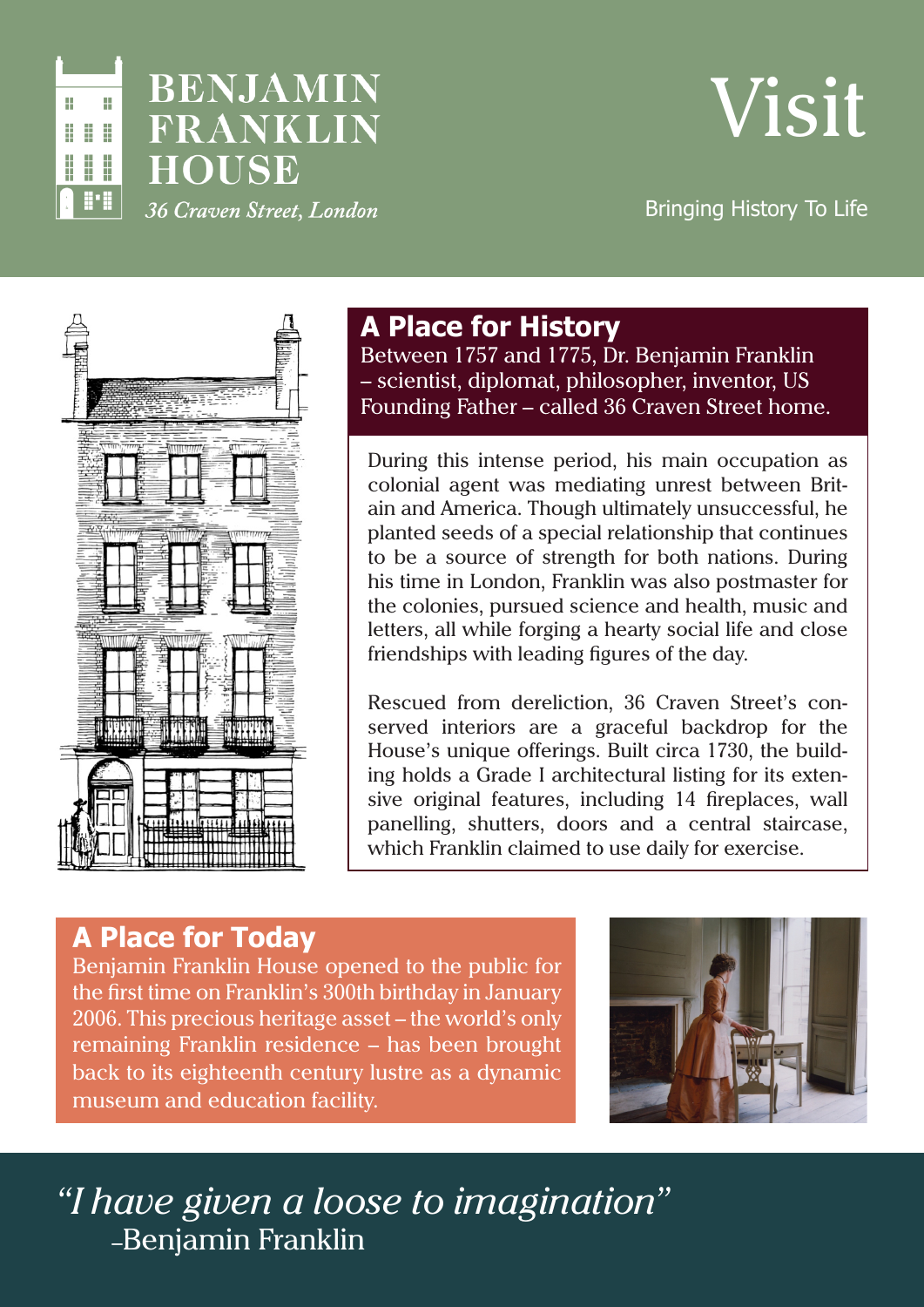# Franklin and London: A Timeline



In addition to the Historical Experience and Architecture Tour, the **Student Science Centre** focuses on Franklin's London science, from lightning rods to hydrodynamics, allowing school children to satisfy their historical and scientific curiosity, free of charge.

The **Robert H. Smith Scholarship Centre** is the European focal point for the study of Franklin and the myriad subjects with which he is associated, featuring the Papers of Benjamin Franklin catalogued by Yale University, as well as an active internship programme and vibrant public events calendar.

#### **Venue Hire**

Book Benjamin Franklin House for exclusive entertaining, lectures, private dining, and drinks receptions or for filming and photography. Contact us for further information.

# **Historical Experience**

During the Historical Experience the eighteenth century spaces serve as a stage for a drama that seamlessly blends live interpretation and cutting edge sound, lighting, and visual projection to tell the rich story of Franklin in London.

## Architectural **Tours**

The Architectural Tour explores the Georgian features of the House, along with its fascinating history encompassing Franklin's long residence (1757-1775), the Hewson anatomy school, and the comprehensive conservation project that saved it from dereliction.



**GET IN TOUCH** +44 (0) 207 839 2006

[info@benjaminfranklinhouse.org](mailto:info%40benjaminfranklinhouse.org?subject=) [www.benjaminfranklinhouse.org](http://WWW.benjaminfranklinhouse.org)

**Bloomberg** edis